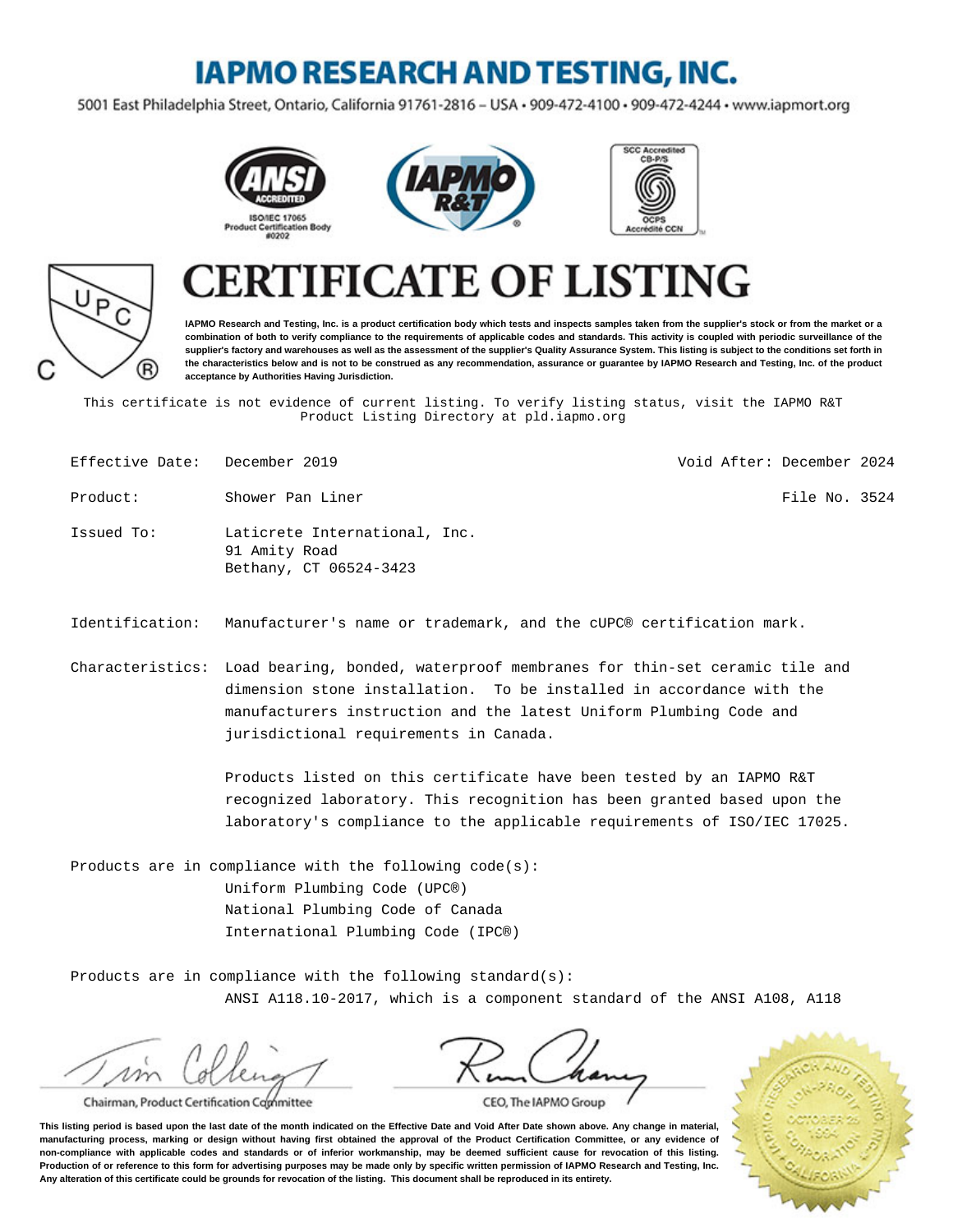

### **IAPMO RESEARCH AND TESTING, INC. CERTIFICATE OF LISTING**

Void After: December 2024

Product: Shower Pan Liner File No. 3524

Issued To: Laticrete International, Inc.

A136 Specifications for the Installation of Ceramic Tile (Material & Installation Standards) compendium published November 2017